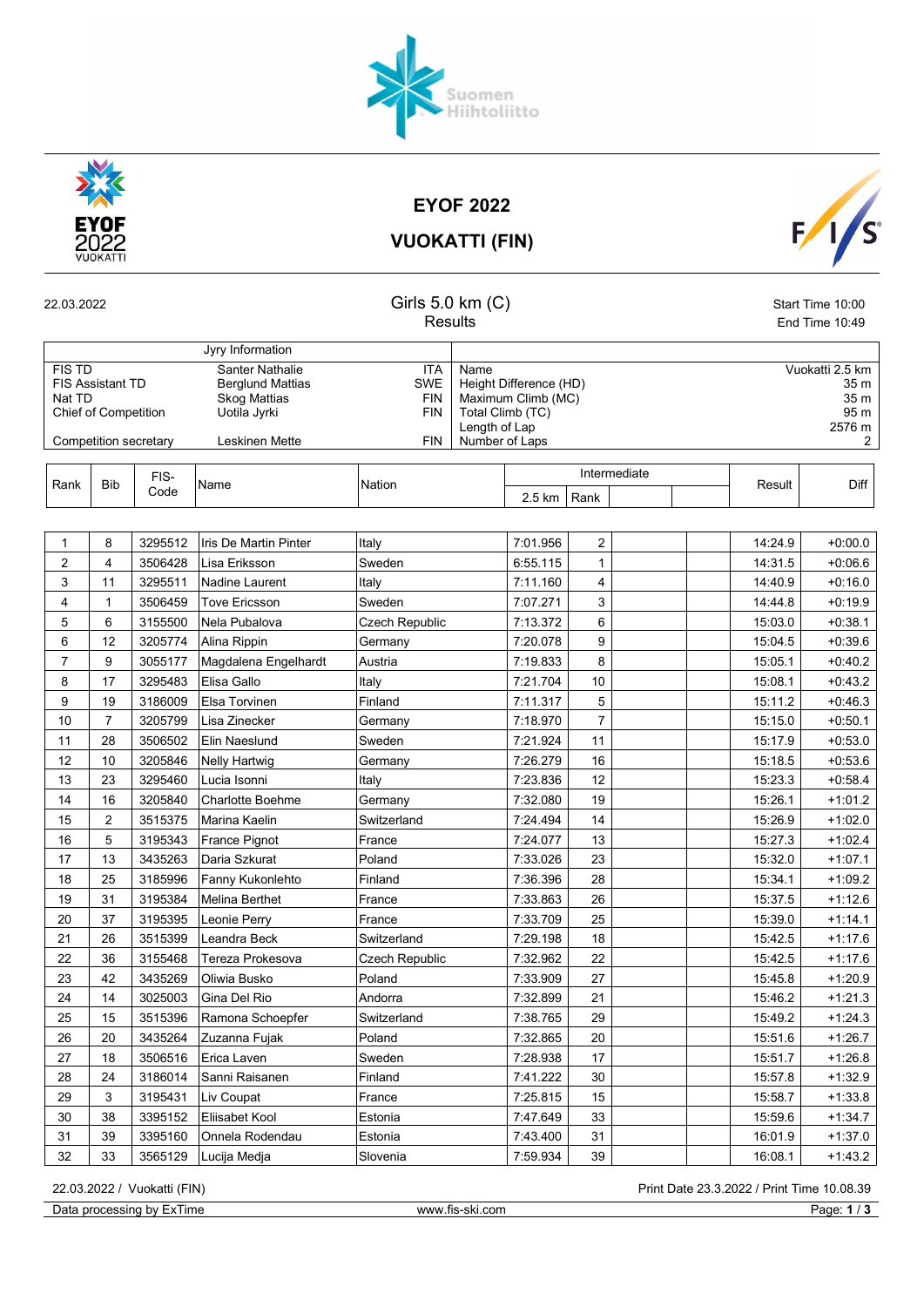EYOF 2022 VUOKATTI (FIN)

Suomen<br>Hiihtoliitto



## 22.03.2022 Girls 5.0 km (C) Start Time 10:00

Results **End Time 10:49** 

| Rank       | <b>Bib</b> | FIS-Code | ∣Name                   | Nation                 | Intermediate |      |  | Result  | Diff      |
|------------|------------|----------|-------------------------|------------------------|--------------|------|--|---------|-----------|
|            |            |          |                         |                        | 2.5 km       | Rank |  |         |           |
|            |            |          |                         |                        |              |      |  |         |           |
| 33         | 32         | 3515398  | Nadia Steiger           | Switzerland            | 7:33.458     | 24   |  | 16:11.9 | $+1.47.0$ |
| 34         | 45         | 3155461  | Iva Vranova             | <b>Czech Republic</b>  | 7:56.548     | 34   |  | 16:14.9 | $+1:50.0$ |
| 35         | 55         | 3565127  | Nika Ljubic             | Slovenia               | 7:44.701     | 32   |  | 16:20.5 | $+1.55.6$ |
| 36         | 44         | 3435232  | Kinga Mareczek          | Poland                 | 7:58.108     | 37   |  | 16:35.8 | $+2:10.9$ |
| 37         | 46         | 3565128  | Tia Janezic             | Slovenia               | 8:06.240     | 40   |  | 16:36.1 | $+2:11.2$ |
| 38         | 54         | 3155501  | Karolina Dvorska        | Czech Republic         | 7:58.306     | 38   |  | 16:39.0 | $+2.14.1$ |
| 39         | 41         | 3055173  | Anna-Maria Logonder     | Austria                | 8:07.641     | 41   |  | 16:47.3 | $+2:22.4$ |
| 40         | 22         | 3185957  | Eevi-Inkeri Tossavainen | Finland                | 7:57.797     | 36   |  | 16:48.0 | $+2:23.1$ |
| 41         | 40         | 3695104  | Anastasiia Nikon        | Ukraine                | 7:57.179     | 35   |  | 16:50.1 | $+2.25.2$ |
| 42         | 47         | 3785053  | Egle Savickaite         | Lithuania              | 8:16.913     | 44   |  | 17:09.8 | $+2.44.9$ |
| 43         | 35         | 3395166  | Andra Aavik             | Estonia                | 8:14.516     | 42   |  | 17:15.1 | $+2:50.2$ |
| 44         | 30         | 3465059  | Delia Ioana Reit        | Romania                | 8:26.400     | 51   |  | 17:16.5 | $+2:51.6$ |
| 45         | 53         | 3055181  | Nadine Fercher          | Austria                | 8:21.512     | 48   |  | 17:17.6 | $+2:52.7$ |
| 46         | 49         | 3695117  | Anastasija Ivanchenko   | Ukraine                | 8:14.742     | 43   |  | 17:23.2 | $+2.58.3$ |
| 47         | 51         | 3495153  | Alaia Juaristi Etxabe   | Spain                  | 8:20.832     | 46   |  | 17:26.1 | $+3:01.2$ |
| 48         | 27         | 3525060  | Ozlem Ceren Dursun      | Turkey                 | 8:25.524     | 50   |  | 17:28.9 | $+3.04.0$ |
| 49         | 50         | 3525067  | Zulfiye Soyaslan        | Turkey                 | 8:21.366     | 47   |  | 17:29.8 | $+3.04.9$ |
| 50         | 57         | 3565125  | Eva Mocnik              | Slovenia               | 8:22.590     | 49   |  | 17:32.8 | $+3.07.9$ |
| 51         | 61         | 3705084  | Sarah Sulekova          | Slovakia               | 8:19.570     | 45   |  | 17:36.5 | $+3.11.6$ |
| 52         | 63         | 3705098  | Lea Meszarosova         | Slovakia               | 8:30.091     | 52   |  | 17:37.4 | $+3.12.5$ |
| 53         | 52         | 3525062  | Sennur Kartal           | Turkey                 | 8:30.315     | 53   |  | 17:37.8 | $+3:12.9$ |
| 54         | 43         | 3695107  | Anastasiia Kompaniiets  | Ukraine                | 8:41.537     | 56   |  | 17:53.3 | $+3:28.4$ |
| 55         | 56         | 3465065  | Andreea Dogaru          | Romania                | 8:34.683     | 54   |  | 17:59.8 | $+3.34.9$ |
| 56         | 62         | 3695118  | Anastasija Nekrasova    | Ukraine                | 8:37.444     | 55   |  | 18:25.0 | $+4:00.1$ |
| 57         | 58         | 3705090  | Veronika Bukasova       | Slovakia               | 8:52.703     | 57   |  | 18:45.8 | $+4:20.9$ |
| 58         | 59         | 3555092  | Katrina Berzina         | Latvia                 | 9:27.445     | 60   |  | 19:21.6 | $+4.56.7$ |
| 59         | 48         | 3745047  | Angelina Muradyan       | Armenia                | 9:30.348     | 61   |  | 19:32.6 | $+5:07.7$ |
| 60         | 60         | 3785055  | Ruta Zemaityte          | Lithuania              | 9:17.602     | 58   |  | 19:48.9 | $+5:24.0$ |
| 61         | 34         | 3715026  | Sara Plakalovic         | Bosnia and Herzegovina | 9:22.267     | 59   |  | 20:04.8 | $+5.39.9$ |
| <b>DNS</b> | 21         | 3235072  | Nefeli Tita             | Greece                 |              |      |  |         |           |
| <b>DNS</b> | 29         | 3555083  | Samanta Krampe          | Latvia                 |              |      |  |         |           |

| Weather | Snow | Temperature |      | Competitors / NSA |        |            |     |     |  |
|---------|------|-------------|------|-------------------|--------|------------|-----|-----|--|
|         |      | Air         | Snow | Entries           | Ranked | <b>DNS</b> | DSF | DSQ |  |
| Sunny   | Wet  | +5          | $+0$ | 63/22             | 61/21  | 2/2        | 0/0 | 0/0 |  |

Data processing by ExTime www.fis-ski.com Page: 2 / 3

22.03.2022 / Vuokatti (FIN) Print Date 23.3.2022 / Print Time 10.08.43